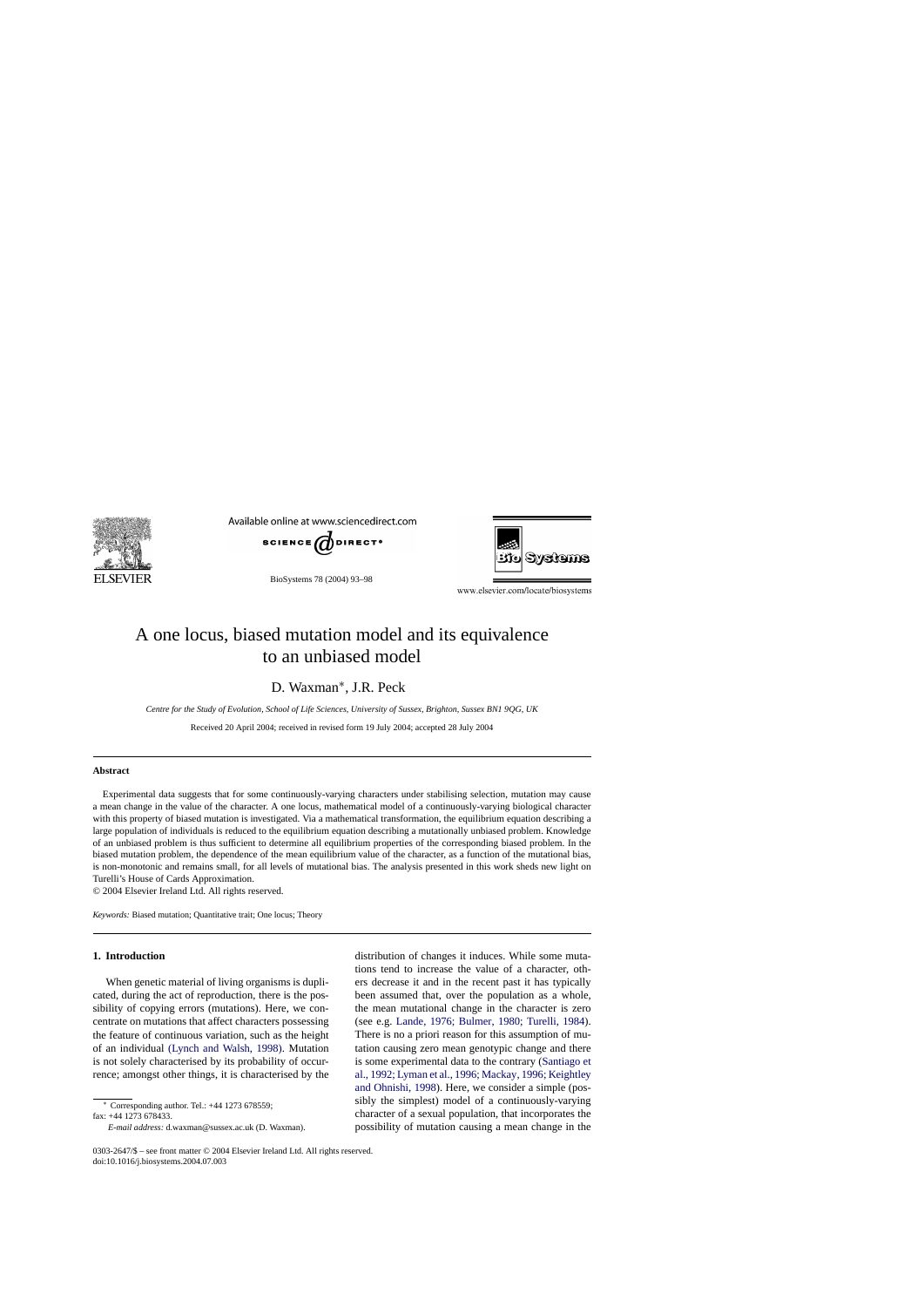<span id="page-1-0"></span>value of the character. We note that a one locus model may, at the level of alleles controlling the trait, differ significantly from a mutationally biased multilocus model, the latter having been investigated elsewhere [\(Waxman and Peck, 2003\). I](#page-5-0)n particular, in the multilocus model, it has been found that there is generally a persistent turnover—and hence lack of equilibration of alleles at loci affecting the trait—unless genetic constraint [\(Zeng and Cockerham, 1993\)](#page-5-0) is incorporated into the model. No such allelic turnover occurs in a one locus model and in the present work no form of genetic constraint is included. By contrast to the behaviour at the allelic level, the trait itself rapidly equilibrates [\(Waxman and Peck, 2003\).](#page-5-0) The present work provides an explicit example of the behaviour of a trait when mutation causes a mean change in its value. We also provide a novel calculational scheme that may have applications elsewhere.

# **2. Model**

Consider a very large, effectively infinite population of individuals that possess non-overlapping generations. The effect of genetic drift is negligible, in such a population, and the model can be treated as entirely deterministic. Individuals are characterised by a single continuously-varying character and the probability that individuals survive from birth to reproductive maturity—their viability—is determined by the value of the character they possess. Individuals are taken to be diploid and reproduce sexually, with two genes within an individual determining the value of the character. There are negligible differences in the viability of individuals of the two sexes of common character value. This is thus a one locus, sexual model with discrete generations.

To proceed, let  $x(y)$  label the allele of maternal (paternal) origin in an individual. Let the distribution of maternal origin alleles in one generation, immediately after formation of zygotes, be denoted by  $\phi(x)$ . Besides, possibly, the initial generation, the distribution of alleles of paternal origin is identical to that of maternal origin. Assuming random mating, the distribution of the alleles in zygotes is given by  $\phi(x)\phi(y)$ . To proceed further, we assume the value of the character of an organism is additively determined from their two genes. The genotypic value of the character, G, is thus taken as  $G = x + y$ , with the contribution (or effect) of an allele, to the character  $(x \text{ or } y)$ , having been taken to coincide with the label of the allele. Following [Crow and Kimura](#page-5-0) [\(1964\),](#page-5-0) we assume that x's and y's can take continuous values in the range  $-\infty$  to  $\infty$ . Since individuals with different genotypic values, i.e. with different  $G$ 's, generally have a different viabilities, the distribution of alleles in adults generally differs from  $\phi(x)\phi(y)$  and is given by  $w(x + y)\phi(x)\phi(y)/\bar{w}$ , where  $w(G)$  is proportional to the viability of individuals with character value G and the presence of  $\bar{w} = \int w(x + y) \phi(x) \phi(y) dx dy$ (the mean fitness of the population), ensures normalisation of the distribution. Here and elsewhere, integrals with unspecified limits range from –  $\infty$  to  $\infty$ . We take  $w(G) = 1 - s(G - G_{opt})^2$  where s is a positive constant that characterises the intensity of selection. The quantity  $G_{\text{opt}}$  is another constant and we work under the assumption that all values of  $G$  of non-negligible frequency are sufficiently close to  $G_{\text{opt}}$  that  $w(G)$  does not become negative. The adopted form of  $w(G)$ , in the absence of other evolutionary processes, tends to cause the value of the character,  $G$ , to approach its "optimal value",  $G_{\text{ont}}$ , over time, and a viability depending quadratically on  $G$  is a mathematically tractable form of stabilising selection with similar properties to a Gaussian function  $\exp(-s(G - G_{opt})^2)$  [\(Haldane,](#page-5-0) [1954\).](#page-5-0)

Mature adults duplicate their genetic material when they produce gametes and this entails copying errors mutations, which occur to each allele independently. The probability of any allele mutating per generation is written as  $\mu$ . Given a mutation does occur, we take the effect of the mutated allele,  $x$ , to have the distribution  $f(x - x_p - b)$  where  $x_p$  is the effect of the parental gene, of which the mutated gene is an imperfect copy, and the function  $f(\bullet)$  is a Gaussian distribution with zero mean and a variance of  $m<sup>2</sup>$ 

$$
f(x) = \sqrt{\frac{1}{2\pi m^2}} \exp\left(-\frac{x^2}{2m^2}\right)
$$
 (1)

The parameter *b* characterises the mean change in  $x$  caused by a mutation—the mutational bias. In a mutated individual, this mean change, relative to the (unmutated) parental value, is  $\int (x - x_p) f(x - x_p$ b)  $dx = b$ . If  $b = 0$  we have the most conventional, unconstrained model of mutation (see e.g. [Lande, 1976;](#page-5-0) [Turelli, 1984\).](#page-5-0)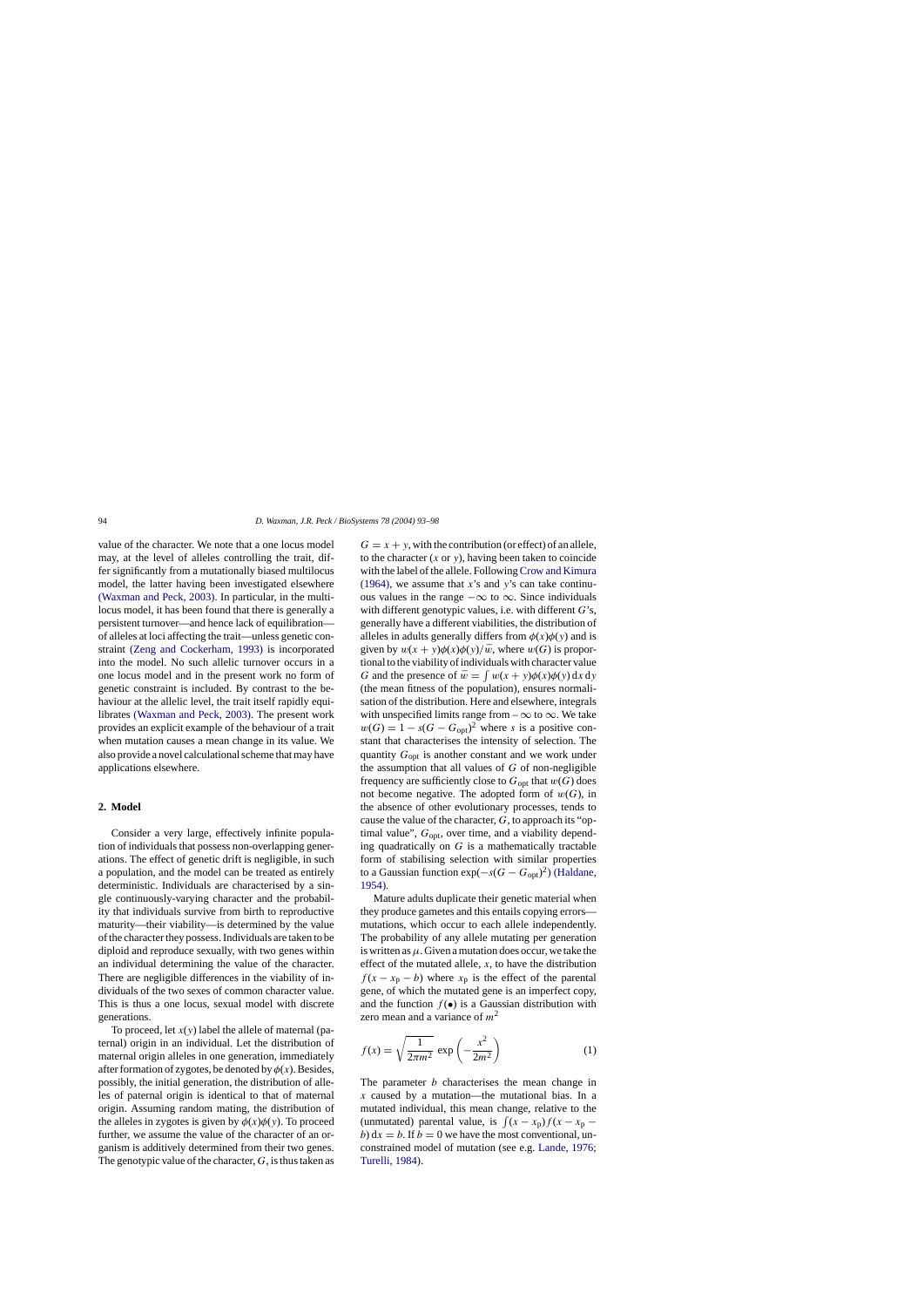<span id="page-2-0"></span>The gametes produced by an individual contain a copy of only one of the individual's two alleles. With equal probability, only one of the two alleles of an individual is deposited into a gamete and this, and the perfect or imperfect transmission (mutation) of alleles between parent and gamete is taken into account by the function  $K(x|y, z) = 1/2 \sum_{\xi = y, z} [(1 - \mu)\delta(x - \xi)]$  $\xi$ ) +  $\mu f(x - \xi - b)$ ]. In terms of this function, the distribution of alleles in gametes in the next generation, written  $\phi'(x)$ , is given by

$$
\phi'(x) = \bar{w}^{-1} \int K(x|y, z)w(y + z)\phi(y)\phi(z) dy dz,
$$
  

$$
\bar{w} = \int w(y + z)\phi(y)\phi(z) dy dz
$$
 (2)

As it stands, Eq. (2) is non-linear and, by virtue of the integration, non-local. To make progress, let us henceforth restrict all considerations to equilibrium, where  $\phi'(x) = \phi(x)$ . With no approximation, Eq. (2) can then be written as  $[\bar{w} - w_1$  $(x) + \mu w_1(x) \phi(x) = \mu \int f(x - y - b) w_1(y) \phi(y) dy$ where  $w_1(x) = \int w(x + y)\phi(y) dy$ . Working on the assumption that  $\mu$  and  $1 - w_1(x)$  are both small ( $\ll 1$ ), we accurately neglect very small terms of order of the product of these terms, with the result

$$
[s(x + \bar{x} - G_{\text{opt}})^2 - s(x + \bar{x} - G_{\text{opt}})^2 + \mu]\phi(x)
$$

$$
-\mu \int f(x - y - b)\phi(y) dy = 0
$$
(3)

where an overbar denotes an average with respect to  $\phi(x)$ :  $\bar{x} = \int x \phi(x) dx$ ,  $(x + \bar{x} - G_{opt})^2 = \int (x + \bar{x} - G_{opt})^2$  $G_{\text{opt}}^2 \phi(x) dx$ . In the circumstance that  $\bar{x} = 0$  (which is not generally the case of the present work), Eq. (3) coincides with the equilibrium equation describing a single haploid locus, with selection coefficient  $s(x - G_{opt})^2$ and a distribution of mutant effects of  $f(x - y - b)$ .

## **3. Transformation of the distribution**

The presence of averaged quantities, such as  $\bar{x}$ , in Eq. (3), means the problem is still non-linear and nonlocal. Changing description in Eq. (3) from x and  $\phi(x)$ to a new variable X and its distribution  $\psi(X; b, \mu)$ , as defined by

$$
X = x + \bar{x} - G_{\text{opt}}, \qquad \psi(X; b, \mu) = \varphi(x) \tag{4}
$$

yields

$$
sX^{2}\psi(X;b,\mu) - \mu \int f(X-Y-b)\psi(Y;b,\mu) dY
$$
  
=  $-s\alpha^{2}\psi(X;b,\mu)$  (5)

where  $\alpha^2 = \mu/s - \int X^2 \psi(X; b, \mu) dX$ . Eq. (5), which now coincides exactly with the equilibrium equation describing a single haploid locus, may be interpreted as an eigenvalue equation where  $-s\alpha^2$  plays the role of an eigenvalue and  $\psi(X; b, \mu)$  the eigenfunction. Thus, underlying the equilibrium distribution of the biological problem is, to high accuracy, a *linear* eigenvalue problem. The eigenfunction, since it represents a probability density, is subject to the conditions  $\psi(X; b, \mu) > 0$  and  $\int \psi(X; b, \mu) dX = 1$  and these uniquely determine  $\alpha^2$ .

Using the form of  $f(\bullet)$  of [Eq. \(1\),](#page-1-0) it directly follows that  $f(X - Y - b) = e^{-b^2/(2m^2)} \times e^{b(X - Y)/m^2} f(X Y$ ). Using this in Eq. (5) along with a new function,  $\sigma(X)$ , defined by

$$
\sigma(X) = \frac{e^{-bX/m^2} \psi(X; b, \mu)}{\int e^{-bX/m^2} \psi(X; b, \mu) dX}
$$
(6)

leads to  $\sigma(X)$  satisfying

$$
sX^{2}\sigma(X) - U(b) \int f(X - Y)\sigma(Y) dY = -s\alpha^{2}\sigma(X)
$$
\n(7)

$$
U(b) = \mu e^{-b^2/(2m^2)}
$$
 (8)

We observe that in Eq.  $(7)$ ,

- (i) b is not present in the argument of  $f(\bullet)$ ,
- (ii) the mutation rate in Eq. (5),  $\mu$ , is replaced by  $U(b)$ ,
- (iii)  $\sigma(X)$  is non-negative and normalised to unity:  $\sigma(X) \geq 0$ ,  $\sigma(X) dX = 1$ .

Accordingly,  $\sigma(X)$  corresponds with the equilibrium distribution in an unbiased  $(b = 0)$  problem where the mutation rate is  $U(b)$ . Thus, a direct comparison of Eqs. (5) and (7) allows us to make the identification  $\sigma(X) = \psi(X; 0, U(b))$ . Using this result in Eq. (6) and solving the resulting equation for  $\psi(X; b, \mu)$  yields

$$
\psi(X; b, \mu) = \frac{e^{bX/m^2} \psi(X; 0, U(b))}{\int e^{bX/m^2} \psi(X; 0, U(b)) dX}
$$
(9)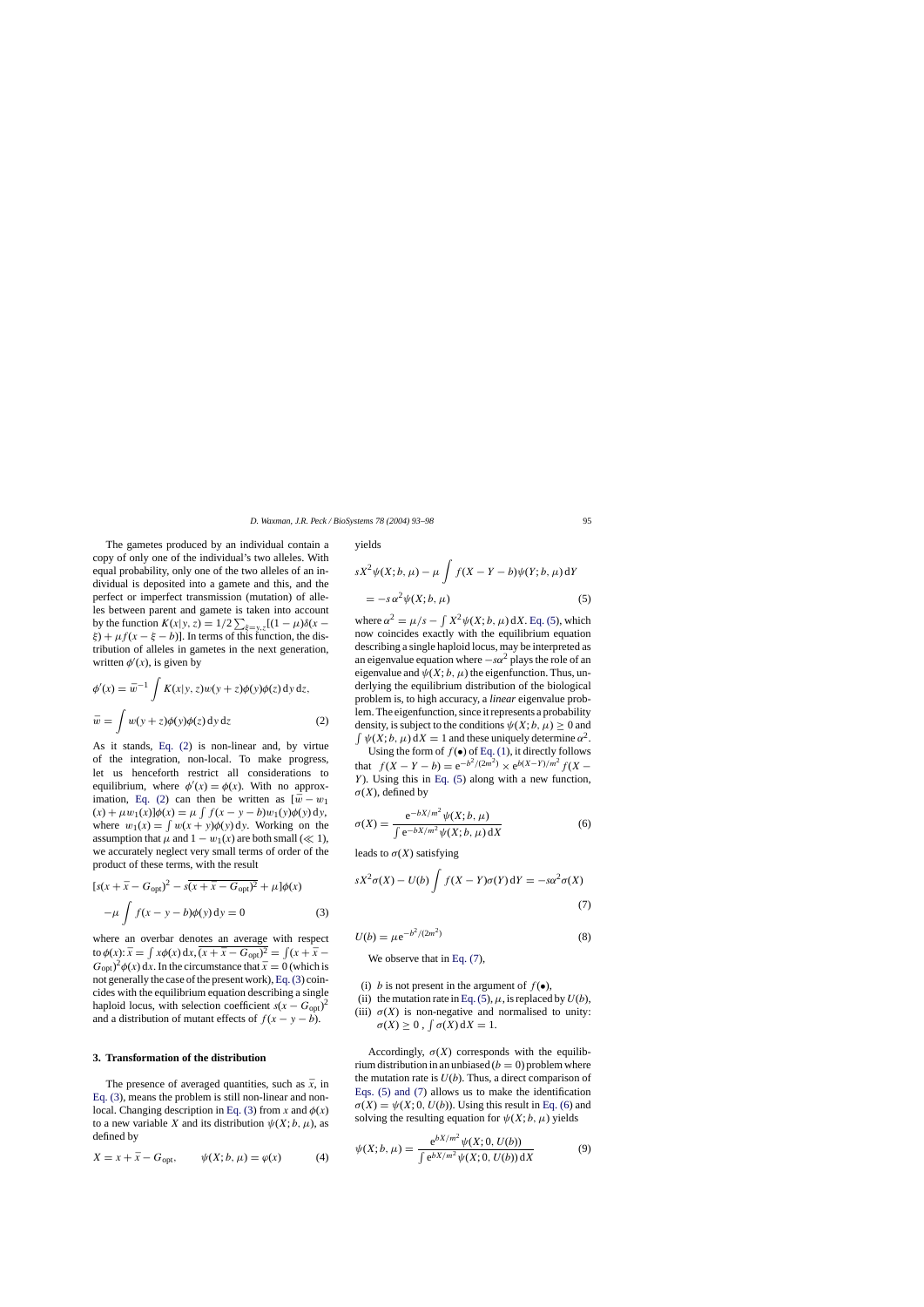<span id="page-3-0"></span>This equation indicates that knowledge of the equilibrium distribution of a single symmetric (i.e.  $b = 0$ ) problem,  $\psi(X; 0, U)$ , for a range of mutation rates, U, that are  $\lt \mu$ , is sufficient to determine the equilibrium distribution,  $\psi(X; b, \mu)$ , for all b, of a biased problem. [Eq. \(9\)](#page-2-0) is a statement of the *exact relation* between the solution  $\psi(X; b, \mu)$  of [Eq. \(5\)](#page-2-0) and  $\psi(X; 0, U(b))$ .

Note that (i) since  $\psi(X; 0, U(b))$  is non-negative, it must be a function of  $X$  that has no zeros. (ii) Taking  $X \to 0$  in [Eq. \(7\)](#page-2-0), yields  $-U(b)$ <br> $\int f(Y)\psi(Y;0, U(b)) dY = -s\alpha^2 \psi(0;0, U(b))$ . The  $\int f(Y)\psi(Y; 0, U(b)) dY = -s \alpha^2 \psi(0; 0, U(b)).$ left side of this equation is negative definite and  $\psi(0; 0, U(b))$  is non-negative, so the eigenvalue must be negative:  $-\alpha^2 < 0$ . (iii) The smallness of the allelic mutation rate,  $\mu$ , means that typically, there will only be a single negative eigenvalue.

# **4. House of cards approximation**

We can rewrite [Eq. \(7\) f](#page-2-0)or  $\sigma(X) \equiv \psi(X; 0, U(b))$  as  $\sigma(X) = [U(b)/s] \int f(X - Y)\sigma(Y) dY/(X^2 + \alpha^2)$  and an approximation for  $\psi(X; 0, U(b))$  is given by

$$
\psi(X;0,U(b)) \simeq \frac{U(b)}{s} \frac{f(X)}{X^2 + \alpha^2} \tag{10}
$$

where  $\alpha^2$  is determined from the requirement of normalisation,  $\int \psi(X; 0, U(b)) dX = 1$ .

The above approximation is valid when  $\alpha$  is small compared with the "range" over which  $f(\bullet)$  is appreciable, which is of order m, i.e. when  $\alpha \ll m$ . When this applies,  $\alpha \simeq \pi U(b) f(0)/s$ , hence the approximation is applicable when  $\pi U(b) f(0)/s \ll m$ . An alternative way of viewing this approximation is to note that it corresponds to the range of mutations,  $m$ , being large compared with the range of  $\psi(X; 0, U(b))$ , which is of order α. When this occurs there is little relation between the pre and post-mutated state of an individual and this is close to the exact behaviour of the House of Cards *model* of mutation [\(Kingman, 1978\).](#page-5-0) Thus, Eq. (10) is called the House of Cards Approximation [\(Turelli, 1984\).](#page-5-0)

It is of interest to know the properties of the quantity  $\alpha^2 \equiv \alpha^2(b, \mu)$ , which is proportional to the eigenvalue of Eq.  $(5)$ , as a function of the bias parameter, b. We can determine a property of  $\alpha^2$  from the observation that the same eigenvalue,  $-s\alpha^2$ , appears in the original eigenvalue equation, [Eq. \(5\),](#page-2-0) and the transformed equation, [Eq. \(7\).](#page-2-0) An eigenvalue of an operator can only depend on parameters present in the operator, thus on comparison of [Eqs. \(5\) and \(7\),](#page-2-0) it follows that we have the exact relation  $\alpha(b, \mu) = \alpha(0, U(b))$  where  $-s\alpha^2(0, U)$  is the negative eigenvalue of an unbiased problem, with a mutation rate U. The approximation  $\alpha \simeq \pi U(b) f(0)/s$ depends on  $\mu$  and b only in the combination  $U(b) \equiv$  $\mu$  exp[ $-b^2/(2m^2)$ ] and this form is compatible with the general relation  $\alpha(b, \mu) = \alpha(0, U(b))$ .

We have noted above that the smallness of  $\alpha$ provides the justification of the House of Cards Approximation. We have that  $\alpha(b, \mu) \simeq \pi \mu$  exp  $[-b^2/(2m^2)] f(0)/s$ , hence for  $b \neq 0$ ,  $\alpha(b,\mu)$  $\alpha(0, \mu)$ . As a consequence, the House of Cards Approximation, as applied to [Eq. \(7\)](#page-2-0) and resulting in Eq. (10), applies with higher accuracy in a biased mutation problem than it does in its application in a standard unbiased problem.

#### *4.1. Mean character value*

The equilibrium mean value of the character is  $\bar{G} = \int (x + y)\phi(x)\phi(y) dx dy = 2\int x\phi(x) dx \equiv 2\bar{x}$ . Using [Eq. \(4](#page-2-0)) we have  $\int X\psi(X; b, \mu) dX = 2\bar{x} - G_{\text{opt}}$  $=\bar{G} - G_{opt}$  and using [Eq. \(9\)](#page-2-0) and the approximation of Eq. (10) yields  $\bar{G} - G_{\text{opt}} \simeq (U(b)/s) \int dX X$  $e^{bX/m^2} f(X)/(X^2 + \alpha^2)$  neglecting the denominator in Eq. (9), which is very close to unity. We can rewrite the integral as  $\int dX X \sinh(bX/m^2) f(X)/(X^2 + \alpha^2)$  and in this form, it can be verified that neglecting  $\alpha$ , since it is  $\ll m$ , is an accurate approximation. Following from this, we obtain

$$
\bar{G} - G_{\text{opt}} \simeq \frac{\mu}{sm} e^{-b^2/(2m^2)} \int_0^{b/m} e^{v^2/2} dv
$$

$$
= \sqrt{\frac{\pi}{2}} \frac{\mu}{sm} e^{-b^2/(2m^2)} \frac{1}{i} \operatorname{erf} \left( \frac{ib}{\sqrt{2m}} \right) \quad (11)
$$

where  $i = \sqrt{-1}$  and erf(•) denotes the error function [\(Abramowitz and Stegun, 1965\).](#page-5-0)

The result above for  $\bar{G} - G_{opt}$  is an odd, nonmonotonic function of b: for  $|b/m| \ll 1$ ,  $\bar{G} - G_{opt} \simeq$  $\mu b/(sm^2)$  i.e. proportional to b while for  $|b/m| \gg 1$ ,  $\bar{G} - G_{\text{opt}} \simeq \mu/(sb)$  i.e. proportional to  $b^{-1}$ , see [Fig. 1.](#page-4-0)

The non-monotonic behaviour of  $\bar{G} - G_{\text{opt}}$ , as a function of b, indicates that although mutations may cause a non-zero mean change in the value of the character, there is only a *very limited* amount of change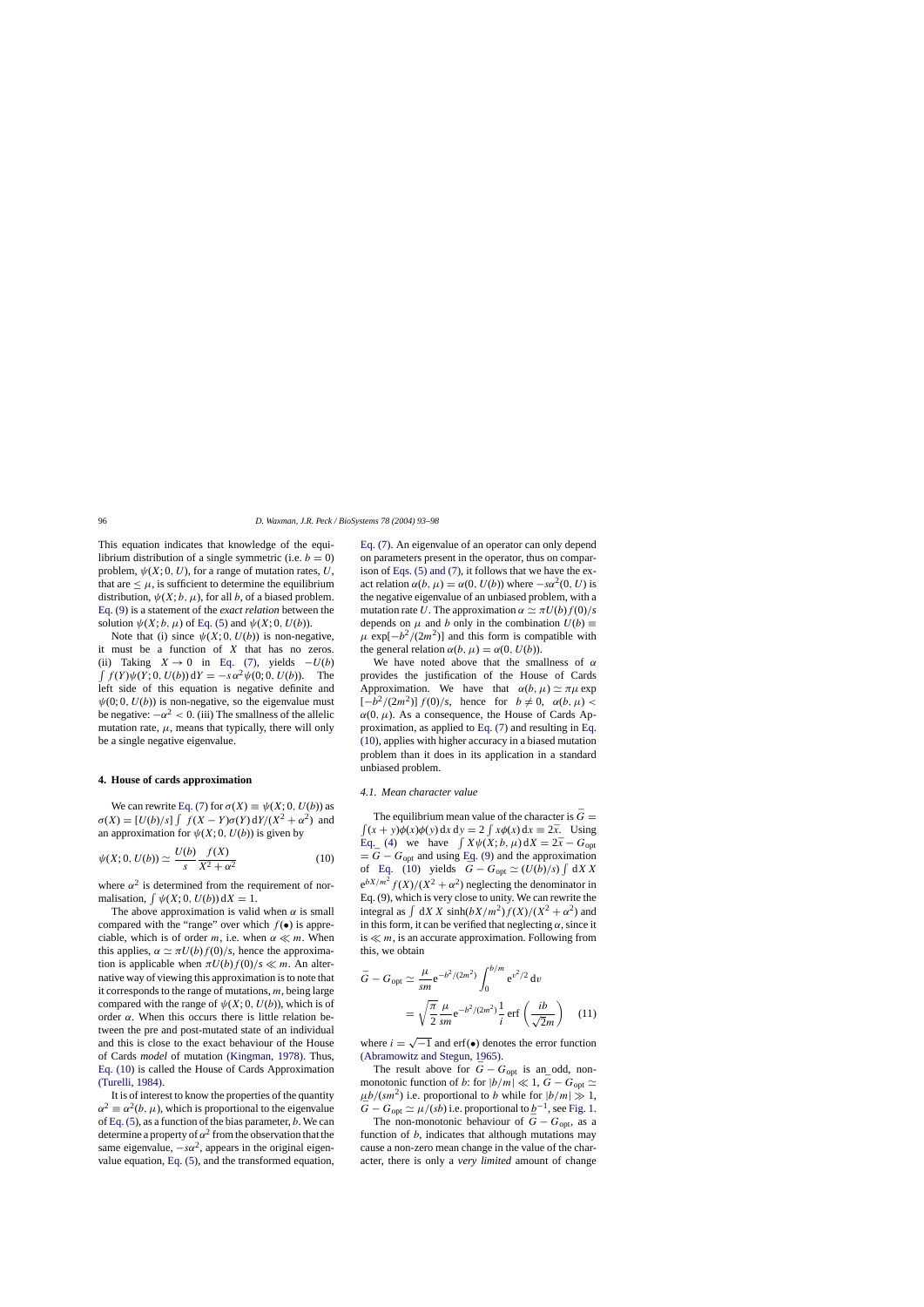<span id="page-4-0"></span>

Fig. 1. The deviation of the equilibrium mean genotypic value,  $\bar{G}$ , from its optimal value,  $G_{opt}$ , namely  $\bar{G} - G_{opt}$ , is plotted as a function of mutational bias, b. [Eq. \(11\) w](#page-3-0)as used to produce the figure and the parameter values adopted were the "typical" values  $\mu = 10^{-5}$ ,  $m = 0.2$ , and  $s = 0.025$  of a sexual population [\(Lynch and Walsh,](#page-5-0) [1998\).](#page-5-0)

they can bring about: max $_b(\bar{G} - G_{opt}) \simeq 0.77 \mu/(sm)$ , with the maximum occurring at  $b \simeq 1.3m$ . This nonmonotonic behaviour arises because of the detailed interplay between mutation and selection. In the absence of selection, the effect of any  $b > 0$  would be to systematically increase the character value over time. Selection results in a decreased survival probability of individuals with large character-values and the combined outcome of mutation and selection is a non-monotonic equilibrium behaviour. It may be verified, using a similar approach to that used in the determination of  $\bar{G}$ , that when the House of Cards Approximation is applicable, there is negligible change in the genetic variance from its  $b = 0$  value.

In the case of a single haploid locus, with mean allelic effect  $\bar{x}$ , it is possible to establish results that indicate that the deviation of  $\bar{x}$  from the optimal value,  $|\bar{x}$  $x_{opt}$ , vanishes faster than  $\sqrt{\mu}$ , as  $\mu \to 0$  (see Eq. (6.10) of Bürger, 2000). We have already noted, in Section 2, that [Eq. \(3\)](#page-2-0) is not identical to the equation of a single haploid locus thus this limiting result does not fulfil the conditions for it to be applicable in this case. How-ever, inspection of [Eq. \(11\) i](#page-3-0)ndicates that  $|\bar{G} - \bar{G}_{\text{opt}}|$  is proportional to  $\mu$  and consequently does vanish faster than  $\sqrt{\mu}$ , as  $\mu \rightarrow 0$  (much faster, indeed). We note that while such limiting results, when applicable, do put some constraints on the size of  $|\bar{x} - x_{\text{opt}}|$ , they are fairly blunt instruments, in that they are unable to capture

or predict the existence of the type of non-monotonic behaviour we have seen exhibited in  $|\bar{G} - \bar{G}_{opt}|$  and which is also manifested in one locus haploid models.

#### **5. Discussion**

As formulated, the model presented applies only to organisms with a character controlled by a single genetic locus. The calculation may be directly extended to the case of a character controlled by more than one locus, and hence more than two genes, if, and only if, the mutational parameters  $b, \mu$ , and m have no variation across loci. In this case, under the approximation of linkage equilibrium [\(Bulmer, 1989; Turelli and Barton,](#page-5-0) [1990\),](#page-5-0) the value of  $\bar{G} - G_{\text{opt}}$  is identical to the result of [Eq. \(11\).](#page-3-0) Thus, in this multilocus case, the deviation of  $\bar{G}$  from  $G_{\text{opt}}$  is proportional to (and limited by) the *allelic* mutation rate, and not, as one might guess, the mutation rate of the character itself. This alone, is somewhat strange, however, when  $b, \mu$  and m do not have the same values at all loci, the situation is one with *substantially* more complicated behaviour. In particular, and as noted earlier, the distributions of alleles at different loci do not equilibrate, although the distribution of the character, and hence its mean value,  $\bar{G}$ , does equilibrate [\(Waxman and Peck, 2003\). T](#page-5-0)he situation is sufficiently complicated that at the present time, only numerical results for the value of  $\bar{G}$  are available, in this case.

An alternative, to considering multilocus generalisations of the present work, is to consider if the mathematical results presented can be looked at from a more general viewpoint. The essence of the present work concerned a mathematical transformation of the equation that determined the equilibrium distribution of allelic effects. The transformation changed the equation into a related (simpler) equation. In particular, the distribution of mutant allelic effects had a parameter representing mutational bias transformed away, at the cost of a modified rate of mutation. In a general sense, this procedure can be viewed as a way of relating two models with different distributions of mutant allelic effects. Let us therefore return to [Eq.](#page-2-0) (3), or equivalently [Eq. \(5\),](#page-2-0) but now with a distribution of mutant effects  $g(x - y)$  so it reads

$$
sX^{2}\psi(X) - \mu \int g(X - Y)\psi(Y) dY = -s\alpha^{2}\psi(X)
$$
\n(12)